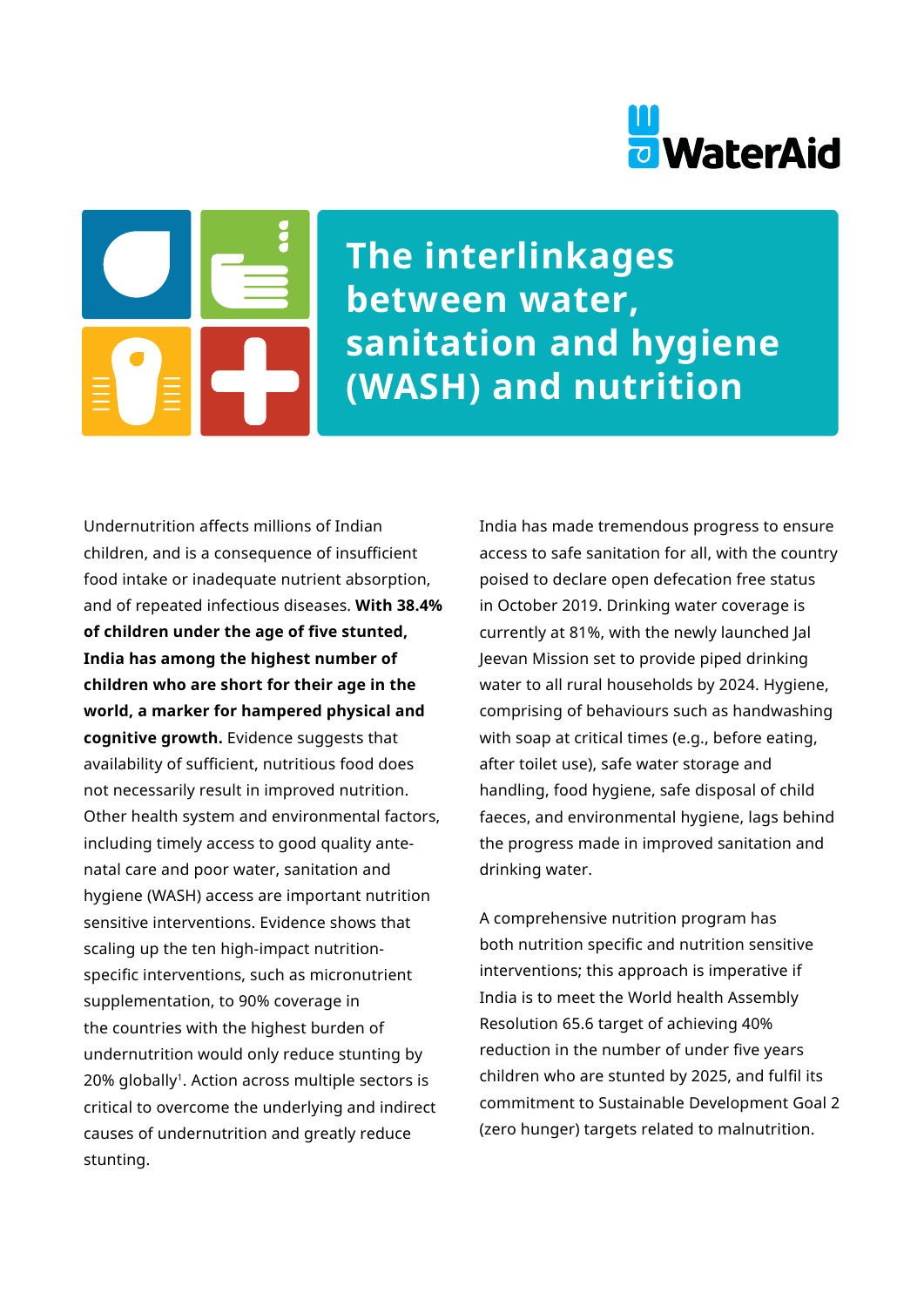

### **GLOBAL COMMITMENTS TOWARDS WASH AND NUTRITION**

| <b>Sustainable</b><br><b>Development</b><br>Goal 6:<br><b>Clean water</b><br>and sanitation | Target 6.1: By 2030,<br>achieve universal and<br>equitable access to safe<br>and affordable drinking<br>water for all                                                                                                 | Target 6.2: By 2030, achieve access to adequate and<br>equitable sanitation and hygiene for all, and end open<br>defecation, paying special attention to the needs of<br>women and girls and those in vulnerable situations                                                                         |
|---------------------------------------------------------------------------------------------|-----------------------------------------------------------------------------------------------------------------------------------------------------------------------------------------------------------------------|-----------------------------------------------------------------------------------------------------------------------------------------------------------------------------------------------------------------------------------------------------------------------------------------------------|
| <b>Sustainable</b><br><b>Development</b><br>Goal 2:<br><b>Zero hunger</b>                   | Target 2.1: End hunger<br>and ensure access by<br>all people, in particular<br>the poor and people in<br>vulnerable situations,<br>including infants, to<br>safe, nutritious and<br>sufficient food all year<br>round | Target 2.2: By 2030, end all forms of malnutrition,<br>including achieving, by 2025, the internationally<br>agreed targets on stunting and wasting in children<br>under 5 years of age, and address the nutritional<br>needs of adolescent girls, pregnant and lactating<br>women and older persons |
| <b>World Health</b><br><b>Assembly</b><br><b>Resolution</b><br>65.6 Target                  | Achieve a 40% reduction in the number of children under-5 who are stunted<br>Achieve a 50% reduction of anaemia in women of reproductive age                                                                          |                                                                                                                                                                                                                                                                                                     |

The intersection between water, sanitation and hygiene with nutritional outcomes is multifaceted and complex. The most widely known and direct connection is through ingestion of faecal pathogens present in drinking water, food, or hands, resulting in repeated infections. Three pathways are important:

- **1. Diarrhoea:** When children drink contaminated water, they are at risk for diarrhoea. Repeated episodes of diarrhoea contribute to undernutrition by hindering the body's absorption of nutrients. Children who are undernourished are also at high risk of suffering more frequent and severe episodes of diarrhoea, creating a vicious cycle2.
- **2. Intestinal worms (soil-transmitted helminths):** In the absence of safe

sanitation and good hygiene practices, these infections are transmitted via contact with or ingestion of soil contaminated with human faeces that contain worm eggs. An estimated 241 million children in India are at risk for soil-transmitted helminth infections<sup>3</sup>. Such infections can lead to anaemia, poor growth and impaired cognitive development. A systematic review suggests that improvements in sanitation can reduce the risk of infection by approximately 50%4.

**3. Environmental enteric dysfunction (EED):**  EED (also referred to as environmental or tropical enteropathy) is a sub-clinical condition affecting both the structure and function of the intestines to absorb essential nutrients; found to be associated with chronic enteric pathogen exposure and poor WASH conditions<sup>5</sup>.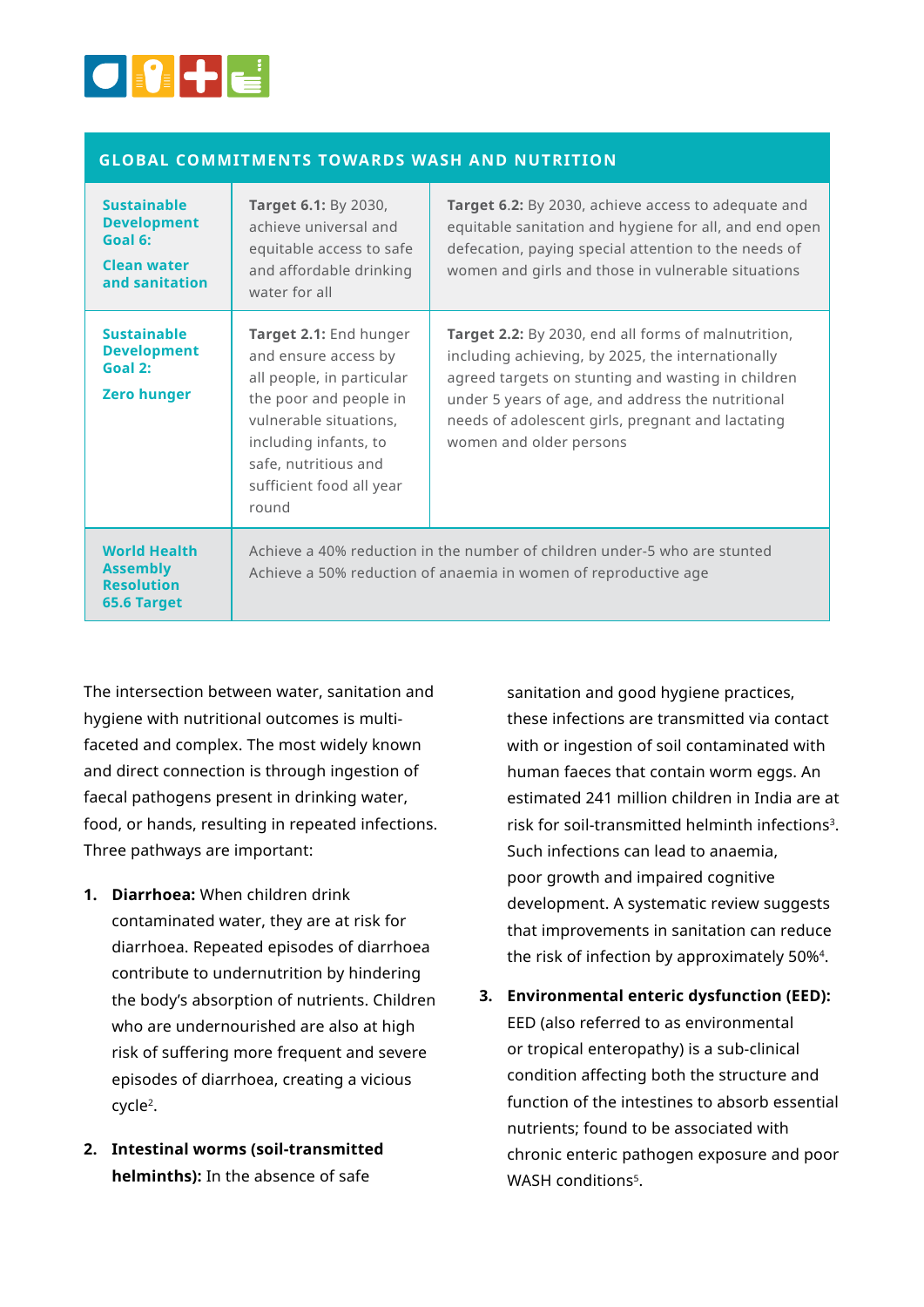

When children suffer from repeated bouts of diarrhoea, intestinal worm infections, their bodies are no longer able to absorb nutrients, leading to stunting – a form of chronic malnutrition in which children are short for their age. Stunting hampers physical growth as well as cognitive development.

Another direct connection between WASH and nutritional status, though less discussed is the consumption of water with high level of chemical contaminants, such as fluoride, that also inhibit nutrient absorption, and consequently affect growth and lead to disabilities. Ground water in 22 States and over 200 districts has fluoride presence beyong the permissible limits, the drinking of which can cause various forms of fluorosis from dental to skeletal fluorosis, causing significant disability and hampering nutrient intake.

Indirect pathways include exposure to an unsanitary environment (e.g., with poor drainage, sewage and solid waste systems) that provide rich breeding ground for several vectors (such as mosquitoes, sand flies) placing the population at risk for diseases like malaria, dengue, leishmaniasis (*kala azar*). These diseases divert essential nutrients need for growth to fight infections. Limited access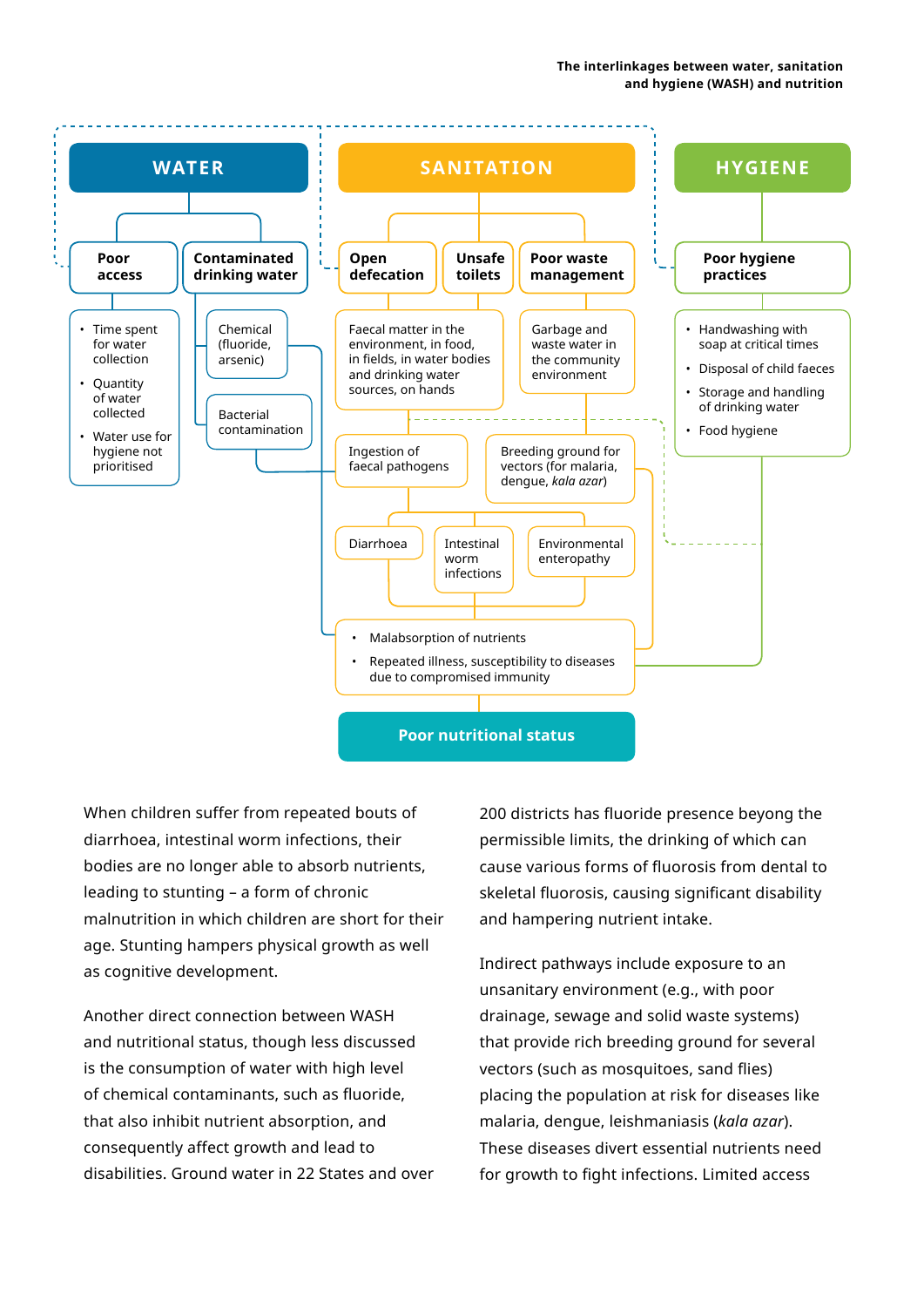



**Children washing hands in Padripani Prathmikshala, Kanker, Chhattisgarh.** 

to safe water services is another indirect contributor. When families spend time to fetch water or have to purchase water, it affects the amounts and quality of water consumed, and the use of water for hygiene practices (such as handwashing). Additionally, the time spent sick with waterborne diseases and in water collection affects health, wellbeing, educational attainment (especially of girls responsible for water collection in their families) and income for the family.

# **THE EVIDENCE BASE FOR WASH AND ITS IMPACT ON NUTRITION**

Research linking water, sanitation and hygiene with nutrition outcomes has been growing over the past few years, and includes:

1) cross sectional or non-experimental studies, systematic review and meta-analysis;

2) experimental studies (randomised control trials).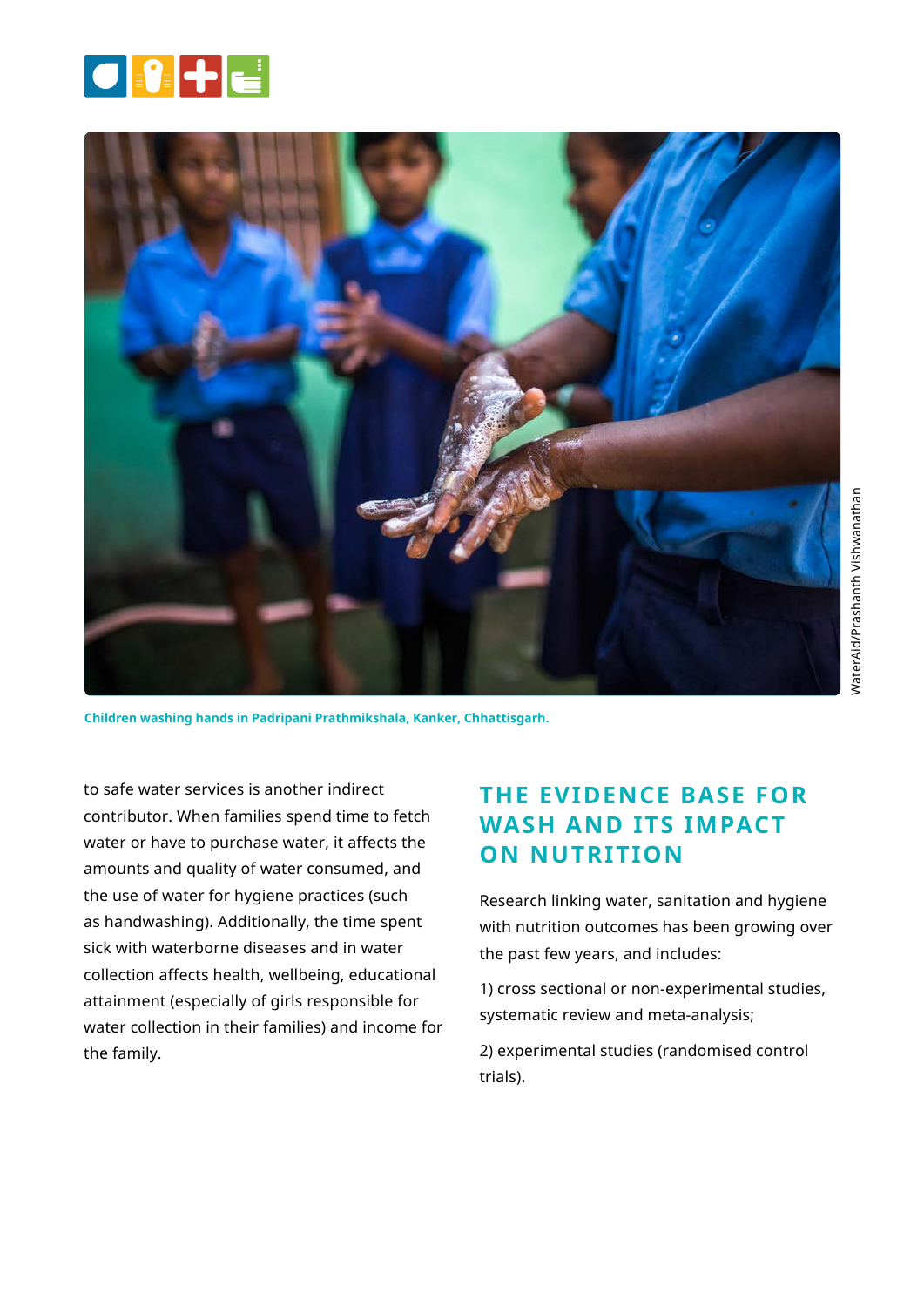| <b>RESEARCH</b>                                                                                                                                                                                                                                                                                           | <b>KEY FINDING</b>                                                                                                                                                                                                                                                                                                                                                                                                                                                                                                                                                                                                                                                                                                                                                                                                                                                                                                            |  |
|-----------------------------------------------------------------------------------------------------------------------------------------------------------------------------------------------------------------------------------------------------------------------------------------------------------|-------------------------------------------------------------------------------------------------------------------------------------------------------------------------------------------------------------------------------------------------------------------------------------------------------------------------------------------------------------------------------------------------------------------------------------------------------------------------------------------------------------------------------------------------------------------------------------------------------------------------------------------------------------------------------------------------------------------------------------------------------------------------------------------------------------------------------------------------------------------------------------------------------------------------------|--|
| The London School of Hygiene<br>& Tropical Medicine through the<br>Cochrane Collaboration conducted<br>and published the first systematic<br>review of the available evidence of<br>the effects of WASH on childhood<br>undernutrition in 2013 <sup>6</sup> .                                             | The systematic review found suggestive evidence of "a small benefit of WASH<br>interventions (specifically solar disinfection of water, provision of soap, and<br>improvement of water quality) on length growth in children under five years of<br>age". In a sub-group analysis, the biggest effect on height growth was found<br>in children younger than 24 months. Most of the studies included used point-<br>of-use water treatment, and did not examine water supply or sanitation.                                                                                                                                                                                                                                                                                                                                                                                                                                   |  |
| Global burden of childhood<br>diarrhoea and pneumonia,<br>published in The Lancet in 20137.                                                                                                                                                                                                               | Quarter of cases of stunting can be attributed to the occurrence of five or<br>more episodes of diarrhoea during the first two years of life.                                                                                                                                                                                                                                                                                                                                                                                                                                                                                                                                                                                                                                                                                                                                                                                 |  |
| Econometric analysis on the<br>association between open<br>defecation and stunting <sup>8</sup> .                                                                                                                                                                                                         | Econometric analysis of cross-sectional data from 65 countries found that<br>open defecation explains 54% of international variation in children's height.<br>This link is even stronger when population density is high, in countries like<br>India. Although the analysis is not evidence of causality, it suggests that in<br>places characterised by wide spread open defecation and high population<br>density, children may be at increased risk of stunting.                                                                                                                                                                                                                                                                                                                                                                                                                                                           |  |
| Research suggests that<br>handwashing with soap at<br>critical times has tremendous<br>benefits for children, and is a<br>highly cost effective public health<br>intervention.<br>However, research shows that<br>handwashing with soap at critical<br>times is poor and inconsistent.                    | Washing hands with soap at these moments is estimated to reduce diarrhoeal<br>diseases by 47% and respiratory infections by 23%, having tremendous health<br>benefits for children <sup>9</sup> .<br>A cross-sectional study on handwashing knowledge and practices in four<br>Indian states found high rates of handwashing after defecation (99.3%)<br>and before eating (91.9%), but lower rates at other critical times related to<br>childcare activities, particularly when feeding infants and young children<br>(26.3%), and disposing of child faeces (16.7%). Soap was the preferred<br>cleansing agent for activities that involved contact with faecal matter, that is,<br>after defecation, washing a child's bottom and disposing of child faeces. For<br>activities that did not involve such contact, between two-fifths and a half of the<br>respondents used water alone to clean their hands <sup>10</sup> |  |
| Global and India focused research<br>on child faeces disposal suggests<br>that safe disposal is not commonly<br>practiced, and that unsafe<br>practices enhance a child's risk for<br>diarrhoea.                                                                                                          | Young children's stool is commonly perceived to be less harmful than adults'<br>faeces <sup>11,12</sup> and is often buried or discarded in open <sup>13,14</sup> .<br>Children whose stools were disposed of in an unsafe manner are at a greater<br>risk of diarrhoea than children whose stools are safely disposed in latrine <sup>15,16,17</sup> .<br>Children whose stools were not disposed properly had 11% greater odds of<br>diarrhoea as compared to children whose excreta was appropriately handled <sup>18</sup> .                                                                                                                                                                                                                                                                                                                                                                                              |  |
| The WASH Benefits trials in<br>Bangladesh and Kenya are<br>cluster randomised trials that<br>investigated whether WASH and<br>nutrition interventions alone or<br>in combination lead to better<br>improvements in linear growth<br>during the first two years of life.<br>Need for evidence and guidance | In both Bangladesh and Kenya studies, there was no additive benefit of<br>integrating water, sanitation and hygiene with nutrition on linear growth<br>and stunting.<br>In both Bangladesh and Kenya, there was a small improvement of the<br>nutrition intervention and the combined nutrition and WASH intervention on<br>linear growth (in line with previous child nutrition studies). In Bangladesh, the<br>trial found small, statistically significant effects of the nutrition intervention<br>(0.24; 0.13 - 0.36 LAZ) and WASH+Nutrition (0.13; 0.02-0.24) with an effect<br>size in line with previous child nutrition studies. In Bangladesh, there was a<br>reduction in diarrhoea across all arms, except the water only arm.<br>• The intervention approaches to effectively integrate WASH into nutrition                                                                                                      |  |
| on the following:                                                                                                                                                                                                                                                                                         | programs<br>• WASH and nutrition indicators that can help track integration efforts                                                                                                                                                                                                                                                                                                                                                                                                                                                                                                                                                                                                                                                                                                                                                                                                                                           |  |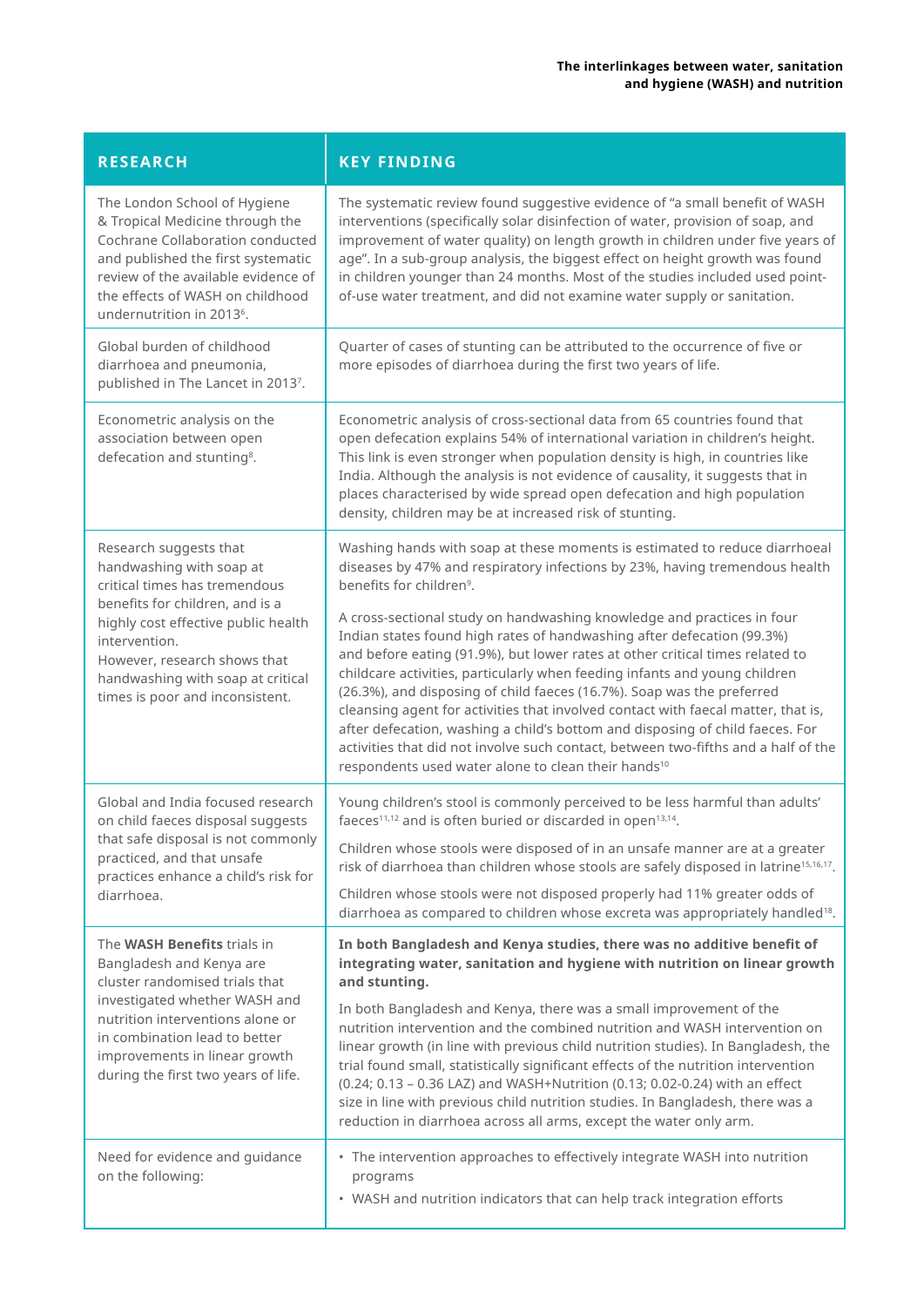

## **IMPROVING NUTRITION THROUGH IMPROVED WASH**

Integrating action on water, sanitation and hygiene into nutrition policy and programs can be done at several levels from co-locating and co-targeting the same populations, to more concerted efforts to assimilate WASH interventions into nutrition programs and finally joint planning and implementation. To begin with, a focus on the 1,000-day period (conception till 2 years of age) offers an ideal window of opportunity for integrated programming. The first 1,000 days is critical from a nutrition perspective, with maternal nutrition during pregnancy and nutritional intake by children during the early years shaping physical and cognitive growth of a child. Research also suggests the importance of improved water, sanitation and hygiene services, and the promotion of hygiene behaviours during this significant development phase to prevent diarrhoea, repeated infections, environmental enteropathy, and susceptibility to other infections and diseases (e.g., pneumonia). Further, in areas that have high levels of chemical contamination, ensuring safe drinking water, along with improved nutrition and essential health services will complement

disease prevention and treatment efforts. In the case of fluorosis, for instance, providing communities with safe drinking water (free from fluoride) alongside a diet rich in Vitamin C, calcium, iron and antioxidants can help lessen the pervasive negative effects of skeletal fluorosis.

When integrating WASH into nutrition interventions, all three components must be incorporated - safe sanitation, clean drinking water, and hygiene infrastructure and promotion. A singular focus on sanitation alone will not yield intended results given the intersections with water and hygiene practices. Given that large scale programs on sanitation under the Swachh Bharat Mission have been implemented intensively from 2014-19, and safe drinking water supply will be the focus under the Jal Jeevan Mission from 2019-24, hygiene promotion is a critical component that can be meaningfully integrated into ongoing nutrition programs.

The table below highlights a continuum approach to integrating nutrition and WASH through a programmatic lens.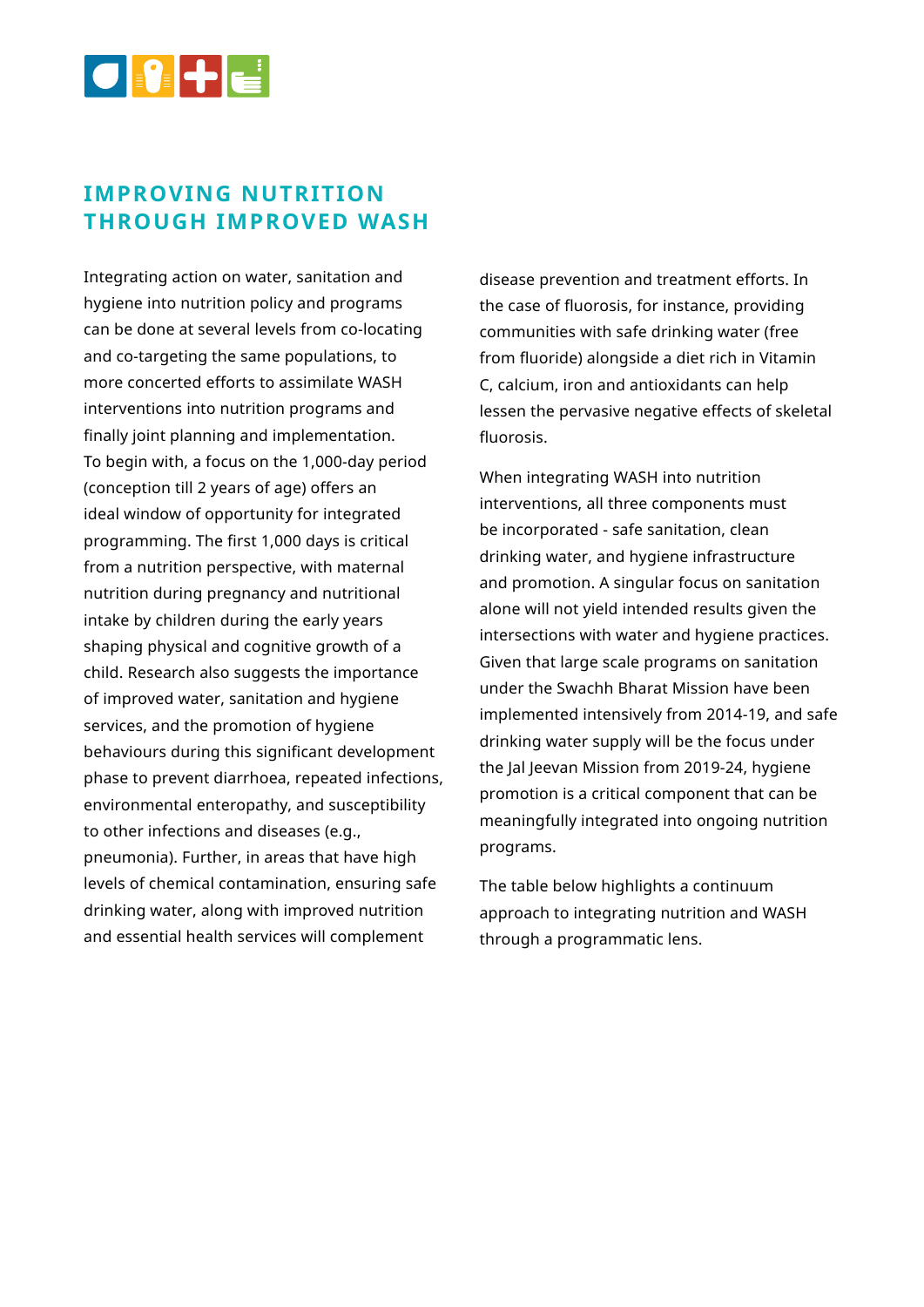| <b>WHAT AND HOW OF INTEGRATED</b><br>PROGRAMMING FOR NUTRITION<br><b>AND WASH</b>                                                                                                                                                                                                                                                                                                                                                                                                                                                                                                                                                                                                                                                                                                                                                                                                                                                | POTENTIAL AREAS OF WORK<br>(ILLUSTRATIVE)                                                                                                                                                                                                                                                                                                                                                                                                                                                                                                                                                                                                   |
|----------------------------------------------------------------------------------------------------------------------------------------------------------------------------------------------------------------------------------------------------------------------------------------------------------------------------------------------------------------------------------------------------------------------------------------------------------------------------------------------------------------------------------------------------------------------------------------------------------------------------------------------------------------------------------------------------------------------------------------------------------------------------------------------------------------------------------------------------------------------------------------------------------------------------------|---------------------------------------------------------------------------------------------------------------------------------------------------------------------------------------------------------------------------------------------------------------------------------------------------------------------------------------------------------------------------------------------------------------------------------------------------------------------------------------------------------------------------------------------------------------------------------------------------------------------------------------------|
| Co-targeting and co-locate- overlap delivery of WASH<br>and nutrition activities in the same geographical<br>area, with the same populations towards a common<br>objective, but with separate implementation<br>Sharing information across programmes and<br>ministries - involves some coordination and sharing of<br>information or data to inform planning and targeting<br>of services.<br>Who to target-targeting programmes in the first<br>instance on the basis of nutrition vulnerability,<br>including pregnant women, mothers, adolescents and<br>children under five (especially the 1,000-day window<br>from conception to two years of age), but ensuring<br>an approach to reach universal access. Targeting is<br>more important for water and hygiene interventions;<br>however, universal sanitation in a community will be<br>critical for nutrition impact.<br>Areas with poor water supply or high chemical | Health and nutrition interventions focused on the first<br>1,000 days, targeted at those communities that have<br>poor health and nutrition outcomes.<br>Sanitation and drinking water interventions focused in<br>communities that lack such services.                                                                                                                                                                                                                                                                                                                                                                                     |
| contamination in ground water.<br>Enhancing the sensitivity of programs to the links                                                                                                                                                                                                                                                                                                                                                                                                                                                                                                                                                                                                                                                                                                                                                                                                                                             | 1. Mid-day meal programs emphasise and facilitate                                                                                                                                                                                                                                                                                                                                                                                                                                                                                                                                                                                           |
| between WASH and nutrition                                                                                                                                                                                                                                                                                                                                                                                                                                                                                                                                                                                                                                                                                                                                                                                                                                                                                                       | handwashing before meals<br>2. National de-worming days where information is also<br>provided on hygiene practices in addition to mass<br>drug administration<br>3. WASH interventions that institute infrastructure for<br>safe sanitation, clean drinking water, and hygiene<br>facilities in schools, health facilities, and anganwadis<br>4. Targeted interventions that provide solutions for<br>safe drinking water in areas with high levels of<br>contamination (e.g., bacteriological or chemical<br>contamination)<br>5. Hygiene promotion interventions in schools that<br>promote handwashing at critical times and latrine use |
| Incorporate elements on WASH in nutrition programs<br>(e.g., handwashing).<br>WASH interventions targeting child risk factors and<br>behaviours (e.g., emphasis on hygiene behaviors<br>related to health and nutrition such as handwashing,                                                                                                                                                                                                                                                                                                                                                                                                                                                                                                                                                                                                                                                                                     |                                                                                                                                                                                                                                                                                                                                                                                                                                                                                                                                                                                                                                             |
| safe disposal of child faeces, safe drinking water).                                                                                                                                                                                                                                                                                                                                                                                                                                                                                                                                                                                                                                                                                                                                                                                                                                                                             |                                                                                                                                                                                                                                                                                                                                                                                                                                                                                                                                                                                                                                             |
| <b>Integrated and joint programming</b><br>• Embedding hygiene promotion (handwashing,<br>food hygiene, safe disposal of child faeces,<br>environmental hygiene) in the delivery of nutrition<br>programs at various levels (individual, household,<br>community, institutions)<br>• Nutrition programs ensuring access to safe water<br>and sanitation services to target populations<br>through close collaboration with relevant<br>departments.                                                                                                                                                                                                                                                                                                                                                                                                                                                                              | 1. POSHAN Abhiyan that lays emphasis on WASH as a<br>critical component, and meaningfully incorporates<br>hygiene promotion<br>2. In areas with high chemical contamination<br>in groundwater (e.g., flourosis), deliver a<br>comprehensive intervention that includes a robust<br>nutrition component and sustainable supply of<br>safe drinking water to communities. Case example:<br>Nalgonda Collaborative: Tacking a complex regional<br>fluorosis issue <sup>19</sup>                                                                                                                                                                |